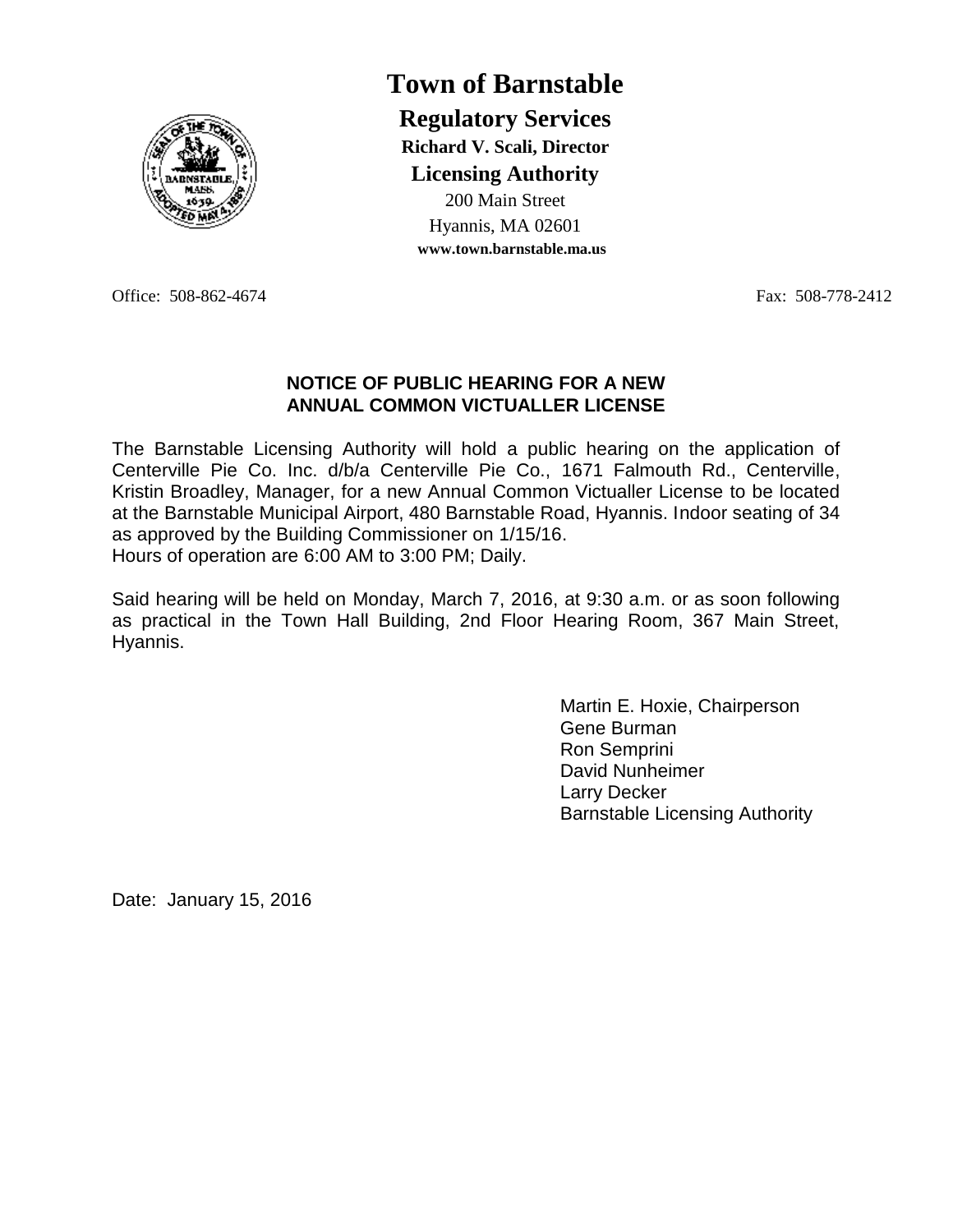

### **Ces Regulatory Services Department**

**Richard V. Scali, Director Licensing Authority 200 Main Street** Hyannis, MA 02601 **www.town.barnstable.ma.us**

Office: 508-862-4674 Fax: 508-778-2412

#### **NOTICE OF PUBLIC HEARING NEW CLASS II AUTO DEALER LICENSE**

The Barnstable Licensing Authority will hold a hearing on the application of Cape Cod Auto Brokers Inc., d/b/a/ Cape Cod Auto Brokers for a new Class II Auto Dealer License at 155 Rosary Lane, Hyannis, for a maximum of 15 total vehicles. Eight spaces inside to be used as display, 7 exterior spaces; 2 of which are employee and 3 of which are customer, the remaining 2 spaces are display; all approved by the Building Commissioner on 12/30/15.

Said hearing will be held on Monday, March 7, 2016 at 9:30 a.m. or as soon following as practical in the Town Hall Building, 2nd Floor Hearing Room, 367 Main Street, Hyannis, MA 02601.

> Martin E. Hoxie Gene Burman Ron Semprini Larry Decker David Nunheimer Barnstable Licensing Authority

Date: January 27, 2016

Legal Ad: Barnstable Patriot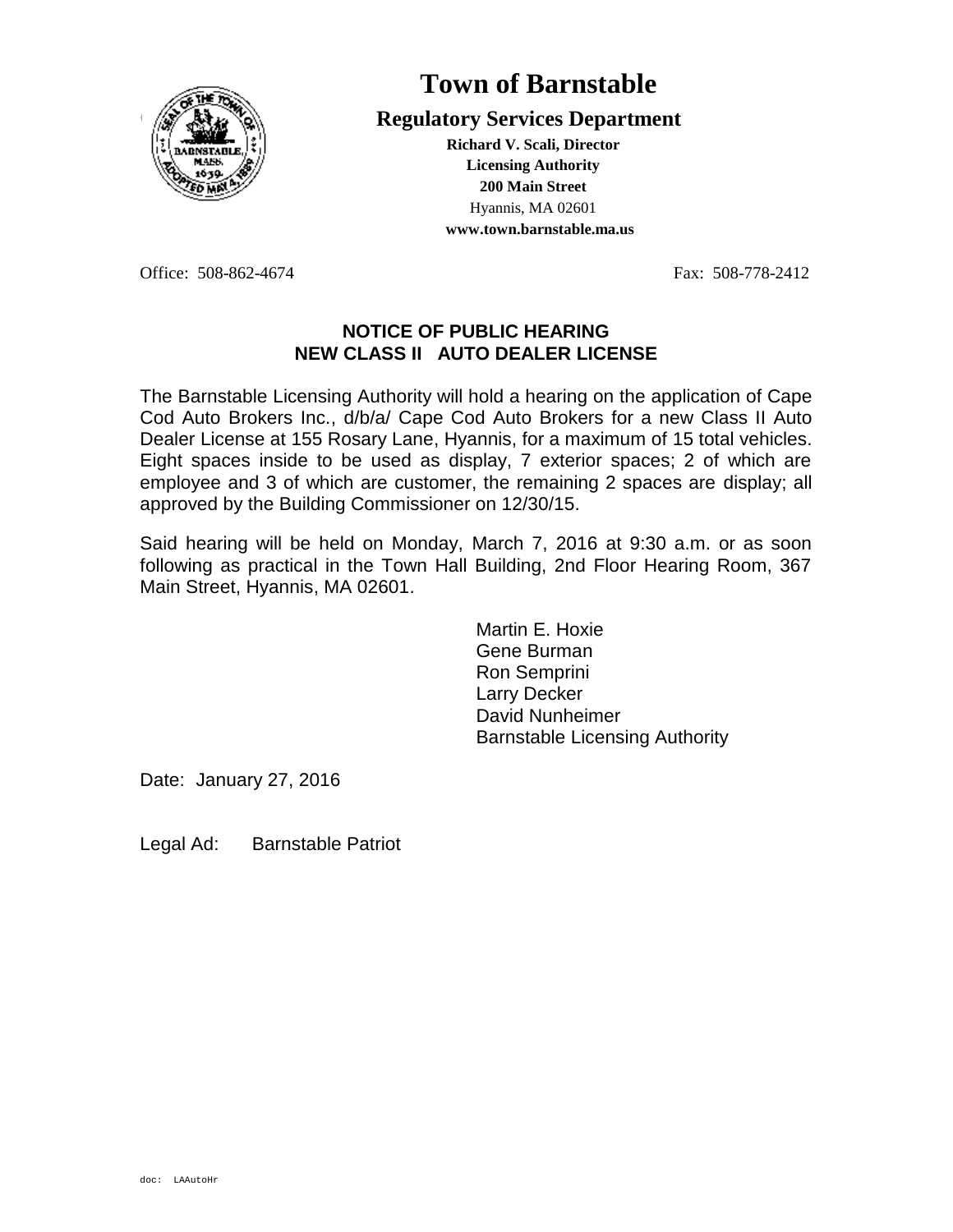

**Regulatory Services**

**Richard V. Scali, Director**

**Licensing Authority**

200 Main Street Hyannis, MA 02601 **www.town.barnstable.ma.us**

Office: 508-862-4674 Fax: 508-778-2412

### **NOTICE OF HEARING NEW AUTO AMUSEMENT DEVICE LICENSE**

The Barnstable Licensing Authority will hold a public hearing in accordance with Chapter 140 of the General Laws, on the application of D&D Music Inc., Inc. d/b/a D&D Music, Melissa Chaput, Manager, PO Box 548, Cummaquid, MA 02637. Application is to add five coin-operated machines at 2145 Iyannough Rd, Hyannis, MA. Hours of operation are 6:00 AM to 12:45 AM daily.

Said hearing will be held on March 7, 2016 at 9:30 am. or as soon following as practical in the 2<sup>nd</sup> floor hearing room, 367 Main Street, Hyannis.

> Martin E. Hoxie, Chairperson Gene Burman Ron Semprini Larry Decker David Nunheimer Barnstable Licensing Authority

February 5, 2016

Legal Ad: Patriot 2/12/16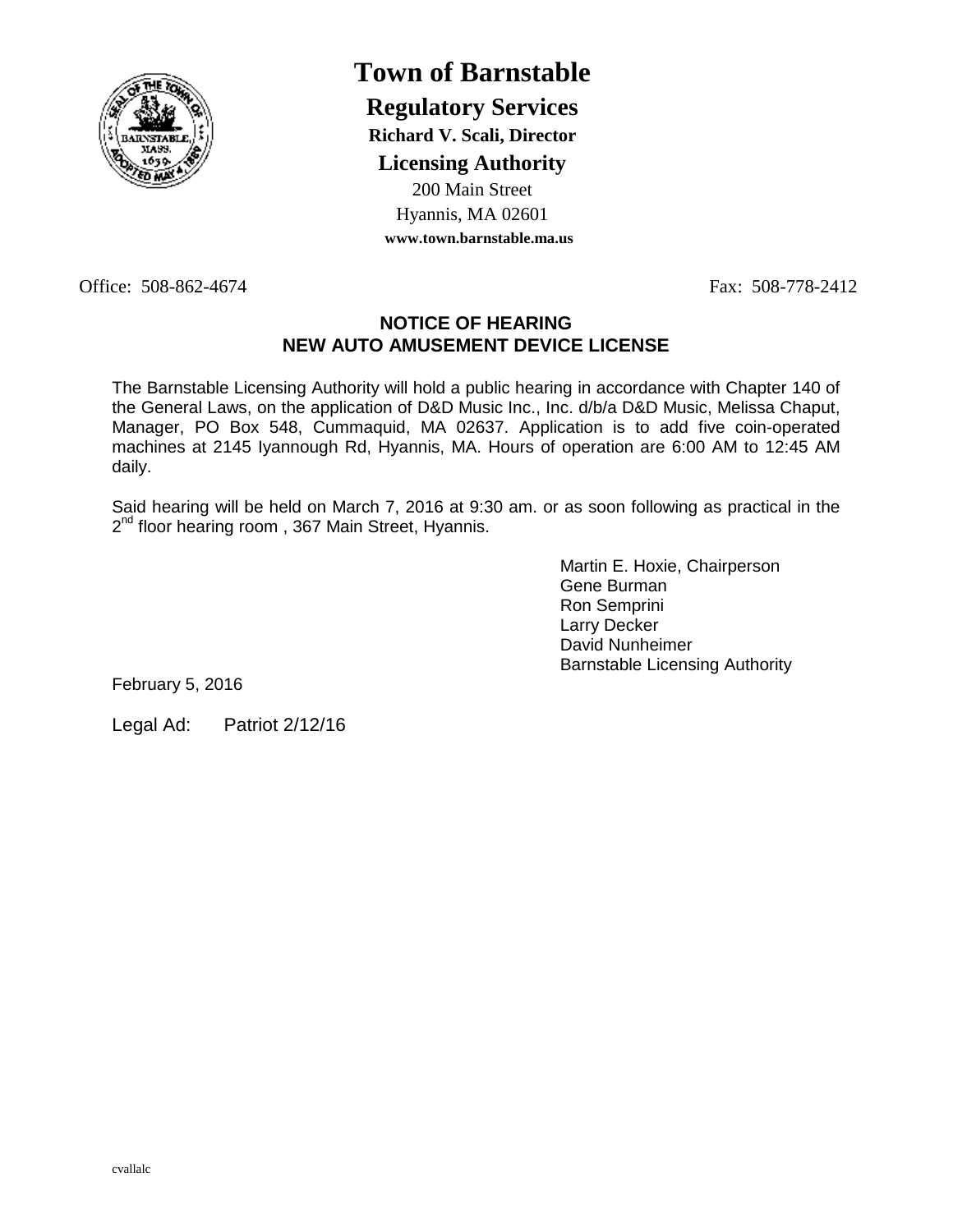

### **Regulatory Services**

**Richard V. Scali, Director**

### **Licensing Authority**

200 Main Street Hyannis, MA 02601 **www.town.barnstable.ma.us**

Office: 508-862-4674 Fax: 508-778-2412

### **NOTICE OF PUBLIC HEARING FOUR NEW LODGING HOUSE LICENSES**

The Barnstable Licensing Authority will hold a public hearing on the application of United Camps Conferences and Retreats Inc., d/b/a Craigville Retreat Center, 39 Prospect Ave., Centerville, Cynthia Diggs, Manager for 4 New Lodging House Licenses as follows: Grove House, 125 Ocean Ave., Centerville - 12 rooms Lodge, 45 Prospect Ave., Centerville – 44 rooms The Inn, 208 Lake Elizabeth, Centerville – 63 rooms Manor, 19 Prospect Ave – 23 rooms

A total of 142 rooms all approved by the Building Commissioner.

Said hearing will be held on Monday, March 7, 2016 at 9:30 a.m. or as soon following as practical in the Town Hall Building, 2nd Floor Hearing Room, 367 Main Street, Hyannis.

> Martin E. Hoxie, Chairman Gene Burman Ron Semprini David Nunheimer Larry Decker Barnstable Licensing Authority

February 9, 2016

Legal Ad: Barnstable Patriot February 15, 2016